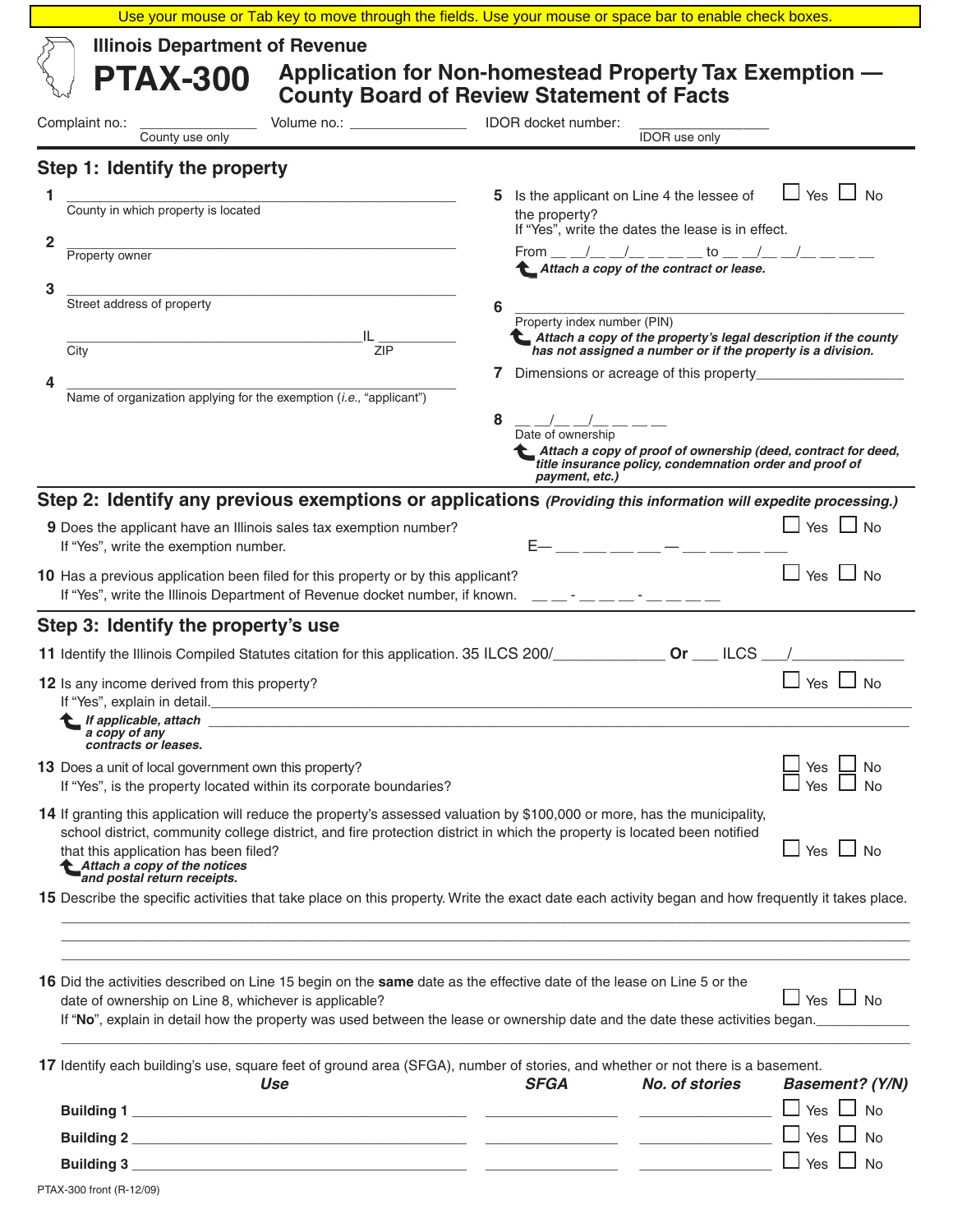# **Step 4: Attach documentation**

The following documents **must** be attached:

- Proof of ownership (copy of the deed, contract for deed, title insurance policy, condemnation order and proof of payment, *etc.*)
- Picture of the property
- Notarized affidavit of use

• Copies of any contracts or leases on the property

The documents listed on Lines 18 through 23 **may** be attached to expedite processing. Mark an "X" next to any documents that are attached.

- **19** \_\_\_ Copy of the applicant's bylaws and complete certified building and land area labeled with property index numbers recorded copy of Articles of Incorporation, including purpose and specific uses recorded copy of Articles of Incorporation, including purpose<br>clause and all amendments 22
- **2000** Copy of the notices to the municipality, school district, community college district, and fire protection district in which **23** \_\_\_\_\_ Other (list) \_ the property is located and postal return receipts if granting this application will reduce the property's assessed valuation by \$100,000 or more
- **18** Audited financial statements for the most recent year **21** Plot plan of each building's location on the property with each
- clause and all amendments **22** \_\_\_ Copy of any Illinois Department of Revenue Exemption<br>**20** \_\_\_ Copy of the notices to the municipality, school district, **22** \_\_\_ Certificate
	-

# **Step 5: Identify the person to contact regarding this application**

| 24                                                                                                                                                                                                                                                                                                            | 25                                                              |
|---------------------------------------------------------------------------------------------------------------------------------------------------------------------------------------------------------------------------------------------------------------------------------------------------------------|-----------------------------------------------------------------|
| Name of applicant's representative                                                                                                                                                                                                                                                                            | Owner's name (if the applicant is not the owner)                |
| Mailing address                                                                                                                                                                                                                                                                                               | Mailing address                                                 |
| City<br><b>ZIP</b><br>State                                                                                                                                                                                                                                                                                   | City<br><b>ZIP</b><br>State                                     |
| <u> 1989 - Johann Barbara, martin a</u>                                                                                                                                                                                                                                                                       |                                                                 |
| Phone number                                                                                                                                                                                                                                                                                                  | Phone number                                                    |
| Step 6: Signature and notarization<br>State of Illinois<br>SS.                                                                                                                                                                                                                                                |                                                                 |
|                                                                                                                                                                                                                                                                                                               |                                                                 |
|                                                                                                                                                                                                                                                                                                               |                                                                 |
| $\overline{\phantom{a}}$ , $\overline{\phantom{a}}$ Position                                                                                                                                                                                                                                                  | _____________, being duly sworn upon oath, say that I have read |
| <b>Name</b><br>the foregoing application and that all of the information is true and correct to the best of my knowledge and belief.                                                                                                                                                                          |                                                                 |
|                                                                                                                                                                                                                                                                                                               |                                                                 |
| Affiant's signature                                                                                                                                                                                                                                                                                           |                                                                 |
|                                                                                                                                                                                                                                                                                                               |                                                                 |
|                                                                                                                                                                                                                                                                                                               |                                                                 |
| Notary Public                                                                                                                                                                                                                                                                                                 |                                                                 |
|                                                                                                                                                                                                                                                                                                               |                                                                 |
|                                                                                                                                                                                                                                                                                                               | County official use only. Do not write in this space            |
| Step 7: County board of review statement of facts                                                                                                                                                                                                                                                             |                                                                 |
|                                                                                                                                                                                                                                                                                                               | For assessment year 2_____                                      |
| 2 Is this exemption application for a leasehold interest assessed to the applicant?                                                                                                                                                                                                                           | Yes<br>$\Box$ No                                                |
| If "Yes", write the Illinois Department of Revenue docket number for the exempt fee interest to the owner,                                                                                                                                                                                                    |                                                                 |
|                                                                                                                                                                                                                                                                                                               |                                                                 |
| 3 State all of the facts considered by the county board of review in recommending approval or denial of this exemption application.                                                                                                                                                                           |                                                                 |
|                                                                                                                                                                                                                                                                                                               |                                                                 |
|                                                                                                                                                                                                                                                                                                               |                                                                 |
|                                                                                                                                                                                                                                                                                                               |                                                                 |
| 4 County board of review recommendation                                                                                                                                                                                                                                                                       |                                                                 |
| __ Full year exemption                                                                                                                                                                                                                                                                                        |                                                                 |
| $\frac{1}{1}$ Partial year exemption from $\frac{1}{1}$ $\frac{1}{1}$ $\frac{1}{1}$ $\frac{1}{1}$ $\frac{1}{1}$ $\frac{1}{1}$ $\frac{1}{1}$ $\frac{1}{1}$ $\frac{1}{1}$ $\frac{1}{1}$ $\frac{1}{1}$ $\frac{1}{1}$ $\frac{1}{1}$ $\frac{1}{1}$ $\frac{1}{1}$ $\frac{1}{1}$ $\frac{1}{1}$ $\frac{1}{1}$ $\frac$ |                                                                 |
| Partial exemption for the following described portion of the property:                                                                                                                                                                                                                                        |                                                                 |
|                                                                                                                                                                                                                                                                                                               |                                                                 |
| Deny exemption<br>5 Date of board's action ___ __/ __ __ / ___ __ / ___ __ __ __                                                                                                                                                                                                                              |                                                                 |
|                                                                                                                                                                                                                                                                                                               |                                                                 |
|                                                                                                                                                                                                                                                                                                               |                                                                 |
| Step 8: County board of review certification<br>I certify this to be a correct statement of all facts arising in connection with proceedings on this exemption application.                                                                                                                                   |                                                                 |
|                                                                                                                                                                                                                                                                                                               |                                                                 |
|                                                                                                                                                                                                                                                                                                               | Mail to: OFFICE OF LOCAL GOVERNMENT SERVICES MC 3-520           |

PTAX-300 back (R-12/09) \_\_\_\_\_\_\_\_\_\_\_\_\_\_\_\_\_\_\_\_\_\_\_\_\_\_\_\_\_\_\_\_\_\_\_\_\_\_\_\_\_\_\_\_\_\_\_\_\_\_\_\_\_\_\_ **Mail to:** OFFICE OF LOCAL GOVERNMENT SERVICES MC 3-520 Signature of clerk of county board of review **ILLINOIS DEPARTMENT OF REVENUE**  101 WEST JEFFERSON STREET SPRINGFIELD IL 62702

| Reset |  | <b>Print</b> |
|-------|--|--------------|
|-------|--|--------------|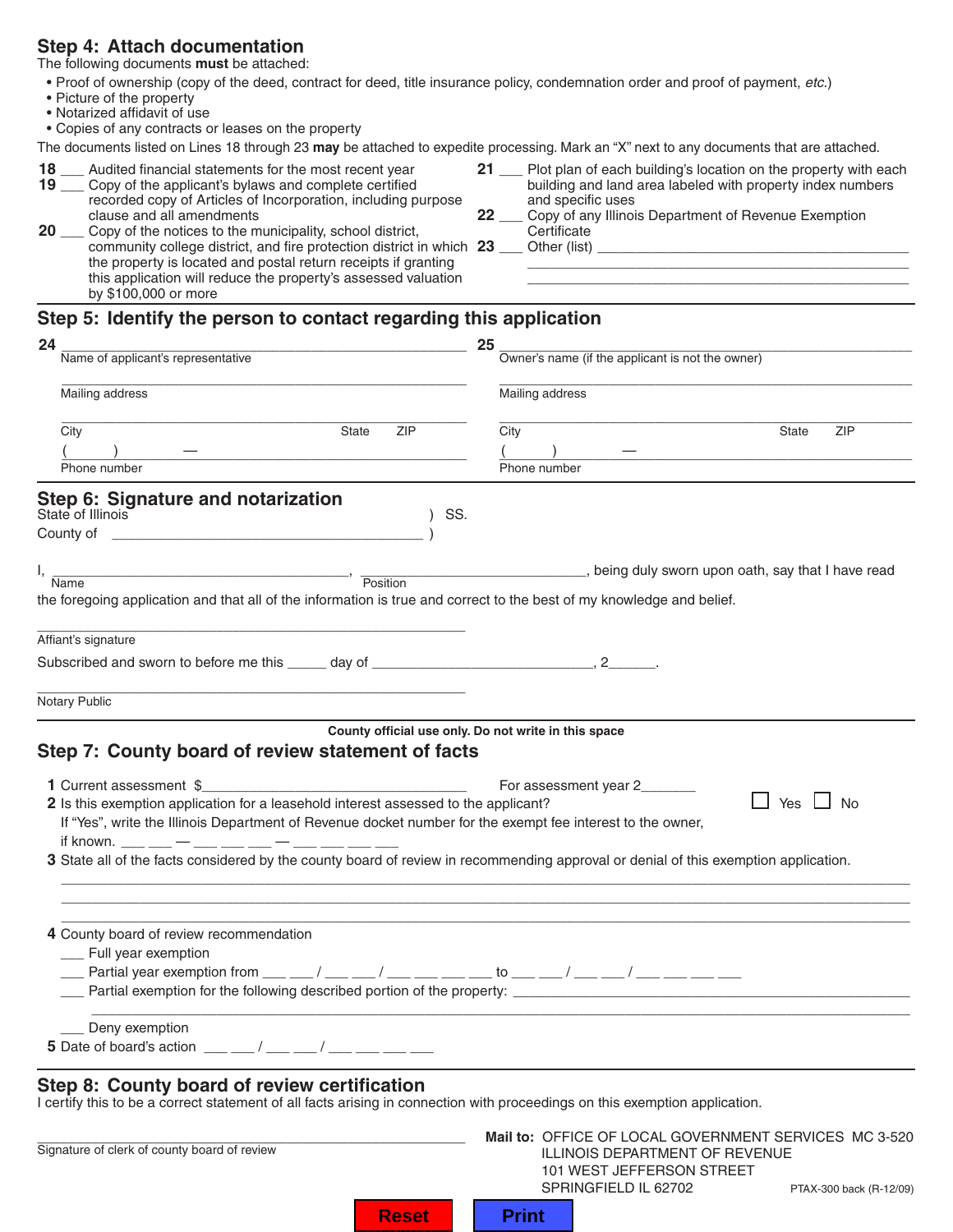# **When must Form PTAX-300 be completed?**

Complete Form PTAX-300 to apply for any non-homestead exemption **except** for a federal/state agency or a religious exemption.

- For a **federal/state agency exemption**, complete Form PTAX-300-FS to apply for a non-homestead exemption under 35 ILCS 200/15-50 or 15-55.
- For a **religious exemption**, complete Form PTAX-300-R to apply for a non-homestead exemption under 35 ILCS 200/15-40.

## **Which steps must the applicant complete?**

The applicant must complete Steps 1 through 6. The county board of review must complete Steps 7 and 8.

Complete all lines and attach all required documents or the county board of review will **not** accept the incomplete exemption application. If there is not enough space on this form to answer a question fully, attach additional sheets. On the top of each additional sheet, identify the number of each question to which a response is being made.

**Note:** The Cook County Board of Review requires that their complaint form be filed in addition to Form PTAX-300.

# **What must be attached to Form PTAX-300?**

The following documents **must** be attached to Form PTAX-300:

- Proof of ownership (deed, contract for deed, title insurance policy, copy of the condemnation order and proof of payment, *etc.*)
- Picture of the property
- Notarized affidavit of use
- Copies of any contracts or leases on the property

To expedite processing, attach additional documents as specified in Step 4.

### **Must any taxing bodies be notified that an exemption application has been filed?**

If granting this application will reduce the property's assessed valuation by \$100,000 or more, the municipality, school district, community college district, and fire protection district in which the property is located must be notified that this application has been filed.

## **How many forms must be filed if an exemption for multiple parcels is being sought?**

File **one** application in both of the following situations:

- Multiple parcels acquired by the same deed Form PTAX-300 must identify any variation of use or other qualifying information or characteristic (*e.g.,* leases, photos, affidavits of use) by property index number.
- A single parcel that was acquired by multiple deeds.

File a **separate** application for **each** parcel if multiple parcels were acquired by separate deeds, unless all four of the following conditions are met:

- The parcels are contiguous.
- All deeds were acquired before the year for which the exemption is now being sought.
- Form PTAX-300 identifies which property index numbers are associated with each deed.
- Form PTAX-300 identifies any variation of use, other qualifying information, or characteristic (*e.g.,* leases, photos, affidavits of use) by parcel identifying number and deed.

# **Where is Form PTAX-300 to be filed?**

File the completed and notarized Form PTAX-300 with the county board of review. Contact the county board of review where the property is located to determine the filing deadline and session dates.

The county board of review considers exemption applications for the assessment year for which the board is in session only. It **cannot** consider an exemption for a previous or subsequent assessment year.

### **How is a property's exempt status determined?**

The following text is a brief outline of the procedures used to determine exempt status. For more information, see 35 ILCS 200/15-5 through 15-160, 16-70, 16-130, and the Illinois Administrative Code, Title 86, Chapter 1, Section 110.115, Non-homestead Exemption Proceedings, and Sections 200.101 through 200.225, Practice and Procedure for Hearings Before the Illinois Department of Revenue. Links to these references are available on the department's web site at **tax.illinois.gov**.

#### **Step 1**

Obtain Form PTAX-300 from the county board of review where the property is located. Complete the form, have it notarized, attach all required documents, and file the form with the county board of review.

#### **Step 2**

The county board of review may hold a hearing to evaluate the application and supporting documents.

#### **Step 3**

The county board of review completes Steps 7 and 8 and recommends whether or not the exemption should be granted before forwarding Form PTAX-300 and all supporting documents to the department.

#### **Step 4**

The department assigns a docket number, reviews the facts regarding the application, and determines whether or not the exemption should be granted.

**Note:** In some instances, the department will request more information from the applicant, who has 30 days from the date of the department's request to provide that information.

The department mails its decision to

- the applicant,
- any intervenors,
- the county clerk, and
- the clerk of the county board of review.

The department's decision is final unless the applicant (or another party to the matter) requests a formal hearing.

#### **How is a formal hearing requested if the applicant disagrees with the department's decision?**

Formal hearing requests must be made within 60 days after the date of the department's decision. Mail requests for a formal hearing to the address provided on the exemption decision. The request will be forwarded to the Administrative Hearings Division.